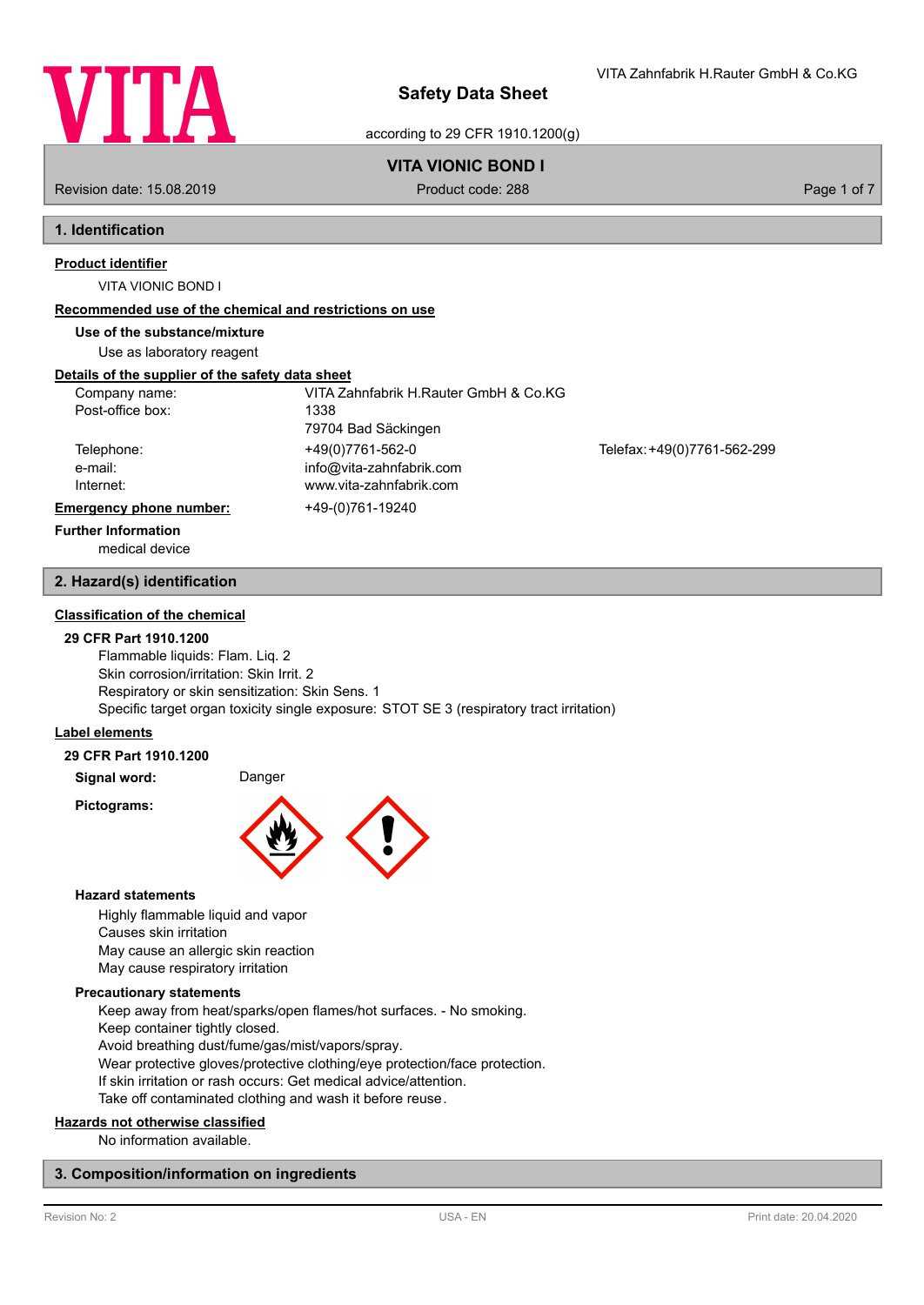

according to 29 CFR 1910.1200(g)

# **VITA VIONIC BOND I**

Revision date: 15.08.2019 **Product code: 288** Page 2 of 7

## **Mixtures**

#### **Hazardous components**

| <b>CAS No</b> | l Components                             | Quantity  |
|---------------|------------------------------------------|-----------|
| $ 80-62-6 $   | I methyl methacrylate                    | 76.23 %   |
| 109-16-0      | 2,2'-ethylenedioxydiethyl dimethacrylate | $3.506$ % |
| $ 94-36-0 $   | dibenzoyl peroxide; benzoyl peroxide     | 0.75%     |

## **4. First-aid measures**

# **Description of first aid measures**

#### **After inhalation**

Provide fresh air. Medical treatment necessary.

#### **After contact with skin**

After contact with skin, wash immediately with plenty of water and soap.

#### **After contact with eyes**

After contact with the eyes, rinse with water with the eyelids open for a sufficient length of time, then consult an ophthalmologist immediately.

#### **After ingestion**

Rinse mouth immediately and drink plenty of water.

#### **Most important symptoms and effects, both acute and delayed**

No information available.

## **Indication of any immediate medical attention and special treatment needed**

Treat symptomatically.

## **5. Fire-fighting measures**

# **Extinguishing media**

# **Suitable extinguishing media**

Carbon dioxide (CO2), Foam, Extinguishing powder.

#### **Unsuitable extinguishing media**

Water.

#### **Specific hazards arising from the chemical**

Highly flammable. Vapors may form explosive mixtures with air.

# **Special protective equipment and precautions for fire-fighters**

Wear a self-contained breathing apparatus and chemical protective clothing. Full protection suit.

# **Additional information**

Use water spray/stream to protect personnel and to cool endangered containers. Supress gases/vapours/mists with water spray jet. Collect contaminated fire extinguishing water separately. Do not allow entering drains or surface water.

# **6. Accidental release measures**

# **Personal precautions, protective equipment and emergency procedures**

Remove all sources of ignition. Do not breathe gas/fume/vapour/spray. Avoid contact with skin, eyes and clothes. Use personal protection equipment.

#### **Environmental precautions**

Do not allow uncontrolled discharge of product into the environment. Danger of explosion

## **Methods and material for containment and cleaning up**

Absorb with liquid-binding material (e.g. sand, diatomaceous earth, acid- or universal binding agents). Treat the recovered material as prescribed in the section on waste disposal.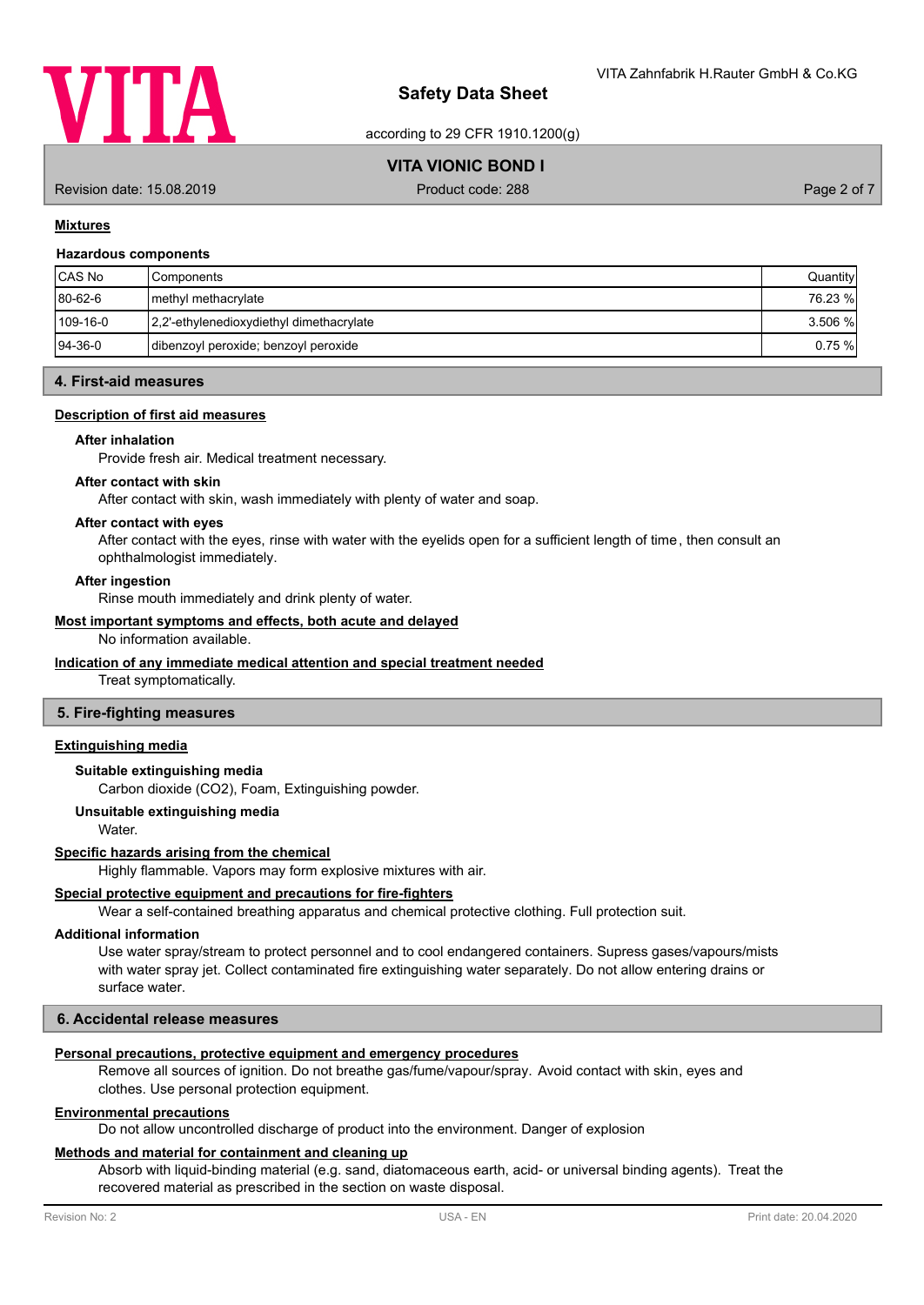

according to 29 CFR 1910.1200(g)

# **VITA VIONIC BOND I**

Revision date: 15.08.2019 **Product code: 288** Page 3 of 7

# **Reference to other sections**

Safe handling: see section 7 Personal protection equipment (PPE): see section 8 Disposal: see section 13

# **7. Handling and storage**

## **Precautions for safe handling**

#### **Advice on safe handling**

If handled uncovered, arrangements with local exhaust ventilation have to be used. Do not breathe gas/fume/vapour/spray.

#### **Advice on protection against fire and explosion**

Keep away from sources of ignition - No smoking. Take precautionary measures against static discharges. Vapors may form explosive mixtures with air.

## **Conditions for safe storage, including any incompatibilities**

#### **Requirements for storage rooms and vessels**

Keep container tightly closed. Keep in a cool, well-ventilated place. Keep away from heat, hot surfaces, sparks, open flames and other ignition sources. No smoking.

#### **Hints on joint storage**

Do not store together with: Oxidising agent. Pyrophoric or self-heating substances.

#### **8. Exposure controls/personal protection**

#### **Control parameters**

#### **Exposure limits**

| CAS No. | Substance           | ppm  | mg/m <sup>3</sup> | $f$ / $c$ c | Category  | Origin     |
|---------|---------------------|------|-------------------|-------------|-----------|------------|
| 94-36-0 | Benzoyl peroxide    |      | 51                |             | TWA(8 h)  | PEL        |
|         |                     |      | 5 <sub>l</sub>    |             | TWA(8 h)  | <b>REL</b> |
| 80-62-6 | Methyl methacrylate | 100I | 410               |             | TWA(8 h)  | <b>PEL</b> |
|         |                     | 100I | 410               |             | TWA (8 h) | <b>REL</b> |

#### **Exposure controls**







#### **Appropriate engineering controls**

If handled uncovered, arrangements with local exhaust ventilation have to be used. Do not breathe gas/fume/vapour/spray.

#### **Protective and hygiene measures**

Remove contaminated, saturated clothing immediately. Draw up and observe skin protection programme. Wash hands and face before breaks and after work and take a shower if necessary . When using do not eat or drink.

#### **Eye/face protection**

Wear eye protection/face protection.

#### **Hand protection**

When handling with chemical substances, protective gloves must be worn with the CE-label including the four control digits. The quality of the protective gloves resistant to chemicals must be chosen as a function of the specific working place concentration and quantity of hazardous substances. For special purposes, it is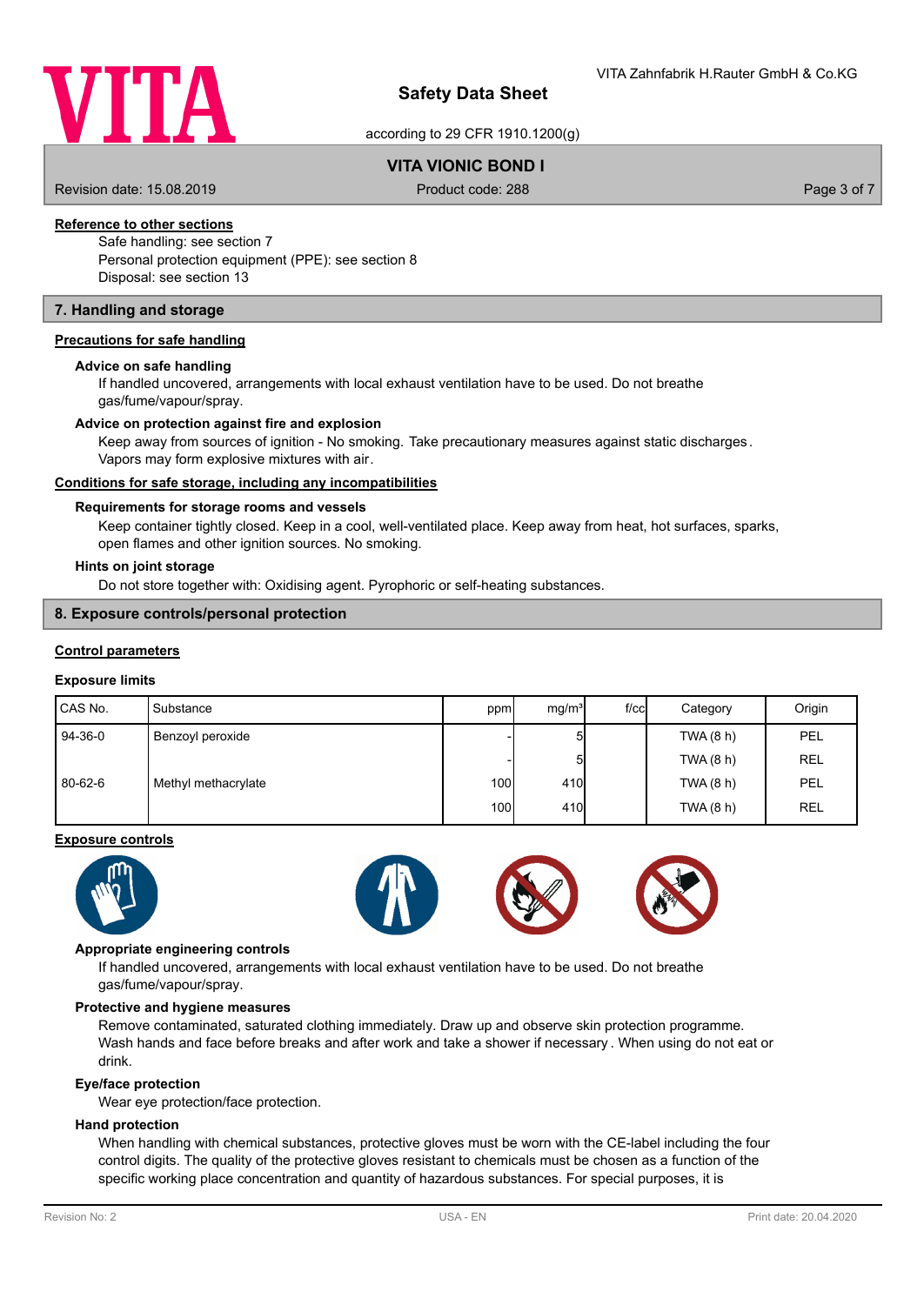

according to 29 CFR 1910.1200(g)

# **VITA VIONIC BOND I**

Revision date: 15.08.2019 **Product code: 288** Product code: 288 Page 4 of 7

recommended to check the resistance to chemicals of the protective gloves mentioned above together with the supplier of these gloves. Recommended glove articles KCL Butoject Butyl caoutchouc (butyl rubber) Breakthrough time (maximum wearing time) 60 min

# **Skin protection**

Wear suitable protective clothing.

**Respiratory protection**

Technical ventilation of workplace Provide adequate ventilation as well as local exhaustion at critical locations.

# **9. Physical and chemical properties**

| Information on basic physical and chemical properties                                                      |                     |                                  |  |
|------------------------------------------------------------------------------------------------------------|---------------------|----------------------------------|--|
| Physical state:<br>Color:                                                                                  | Liquid<br>colorless |                                  |  |
| Odor:                                                                                                      | stinging            |                                  |  |
| pH-Value:                                                                                                  |                     | not determined                   |  |
| Changes in the physical state<br>Melting point/freezing point:<br>Initial boiling point and boiling range: |                     | not determined<br>101 °C         |  |
| Flash point:                                                                                               |                     | 10 °C                            |  |
| Flammability<br>Solid:<br>Gas:                                                                             |                     | not applicable<br>not applicable |  |
| Lower explosion limits:<br>Upper explosion limits:                                                         |                     | 2,1 vol. %<br>12,5 vol. %        |  |
| Ignition temperature:                                                                                      |                     | 430 °C                           |  |
| <b>Auto-ignition temperature</b><br>Solid:<br>Gas:                                                         |                     | not applicable<br>not applicable |  |
| Decomposition temperature:                                                                                 |                     | not determined                   |  |
| <b>Oxidizing properties</b><br>Not oxidising.                                                              |                     |                                  |  |
| Vapor pressure:<br>(at 50 $^{\circ}$ C)                                                                    |                     | <=1100 hPa                       |  |
| Density:                                                                                                   |                     | not determined                   |  |
| Water solubility:                                                                                          |                     | No                               |  |
| Solubility in other solvents<br>not determined                                                             |                     |                                  |  |
| Partition coefficient:                                                                                     |                     | not determined                   |  |
| Vapor density:                                                                                             |                     | not determined                   |  |
| Evaporation rate:                                                                                          |                     | not determined                   |  |
| Other information                                                                                          |                     |                                  |  |
| Solid content:                                                                                             |                     | 1,0%                             |  |
|                                                                                                            |                     |                                  |  |

# **10. Stability and reactivity**

# **Reactivity**

Highly flammable.

# **Chemical stability**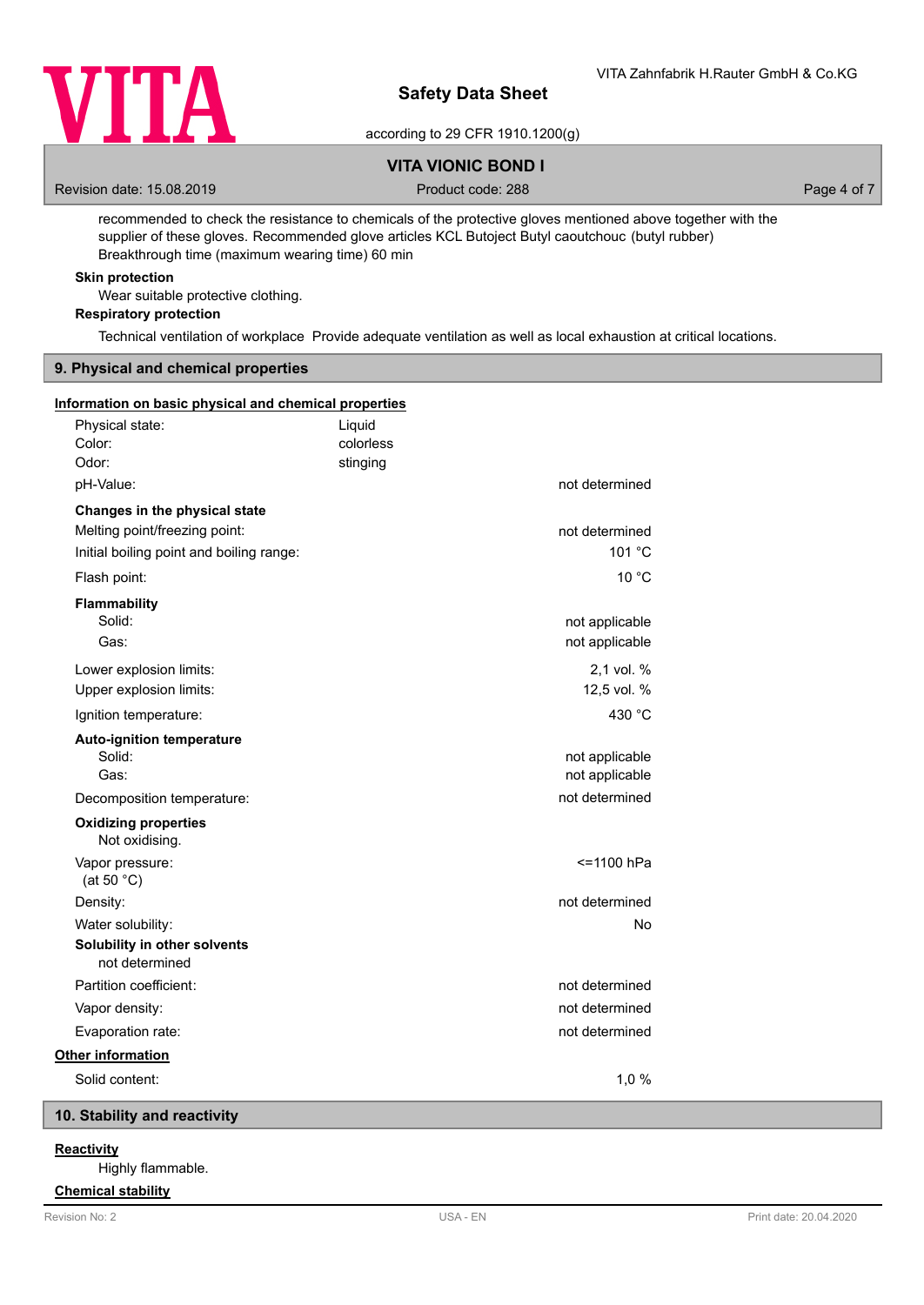

according to 29 CFR 1910.1200(g)

# **VITA VIONIC BOND I**

Revision date: 15.08.2019 **Product code: 288** Page 5 of 7

The product is stable under storage at normal ambient temperatures.

#### **Possibility of hazardous reactions**

No known hazardous reactions.

## **Conditions to avoid**

Keep away from sources of heat (e.g. hot surfaces), sparks and open flames. Vapors may form explosive mixtures with air.

#### **Incompatible materials**

No information available.

## **Hazardous decomposition products**

No known hazardous decomposition products.

## **11. Toxicological information**

## **Information on toxicological effects**

#### **Acute toxicity**

Based on available data, the classification criteria are not met.

| CAS No  | <b>Components</b>     |                                     |                |               |        |
|---------|-----------------------|-------------------------------------|----------------|---------------|--------|
|         | Exposure route        | <b>I</b> Dose                       | <b>Species</b> | <b>Source</b> | Method |
| 80-62-6 | I methyl methacrylate |                                     |                |               |        |
|         | dermal                | LD <sub>50</sub><br>> 5000<br>mg/kg |                |               |        |

# **Irritation and corrosivity**

Causes skin irritation

Serious eye damage/eye irritation: Based on available data, the classification criteria are not met.

#### **Sensitizing effects**

May cause an allergic skin reaction (methyl methacrylate; 2,2'-ethylenedioxydiethyl dimethacrylate; dibenzoyl peroxide; benzoyl peroxide)

# **Carcinogenic/mutagenic/toxic effects for reproduction**

Based on available data, the classification criteria are not met.

# **Specific target organ toxicity (STOT) - single exposure**

# May cause respiratory irritation (methyl methacrylate)

# **Specific target organ toxicity (STOT) - repeated exposure**

Based on available data, the classification criteria are not met.

| Carcinogenicity (OSHA): | No ingredient of this mixture is listed.                                                                        |
|-------------------------|-----------------------------------------------------------------------------------------------------------------|
| Carcinogenicity (IARC): | Methyl methacrylate (CAS 80-62-6) is listed in group 3. Benzoyl peroxide (CAS<br>94-36-0) is listed in group 3. |
| Carcinogenicity (NTP):  | No ingredient of this mixture is listed.                                                                        |

# **Aspiration hazard**

Based on available data, the classification criteria are not met.

# **Additional information on tests**

The mixture is classified as hazardous according to regulation (EC) No 1272/2008 [CLP].

## **12. Ecological information**

#### **Ecotoxicity**

The product is not: Ecotoxic.

**Persistence and degradability**

The product has not been tested.

#### **Bioaccumulative potential**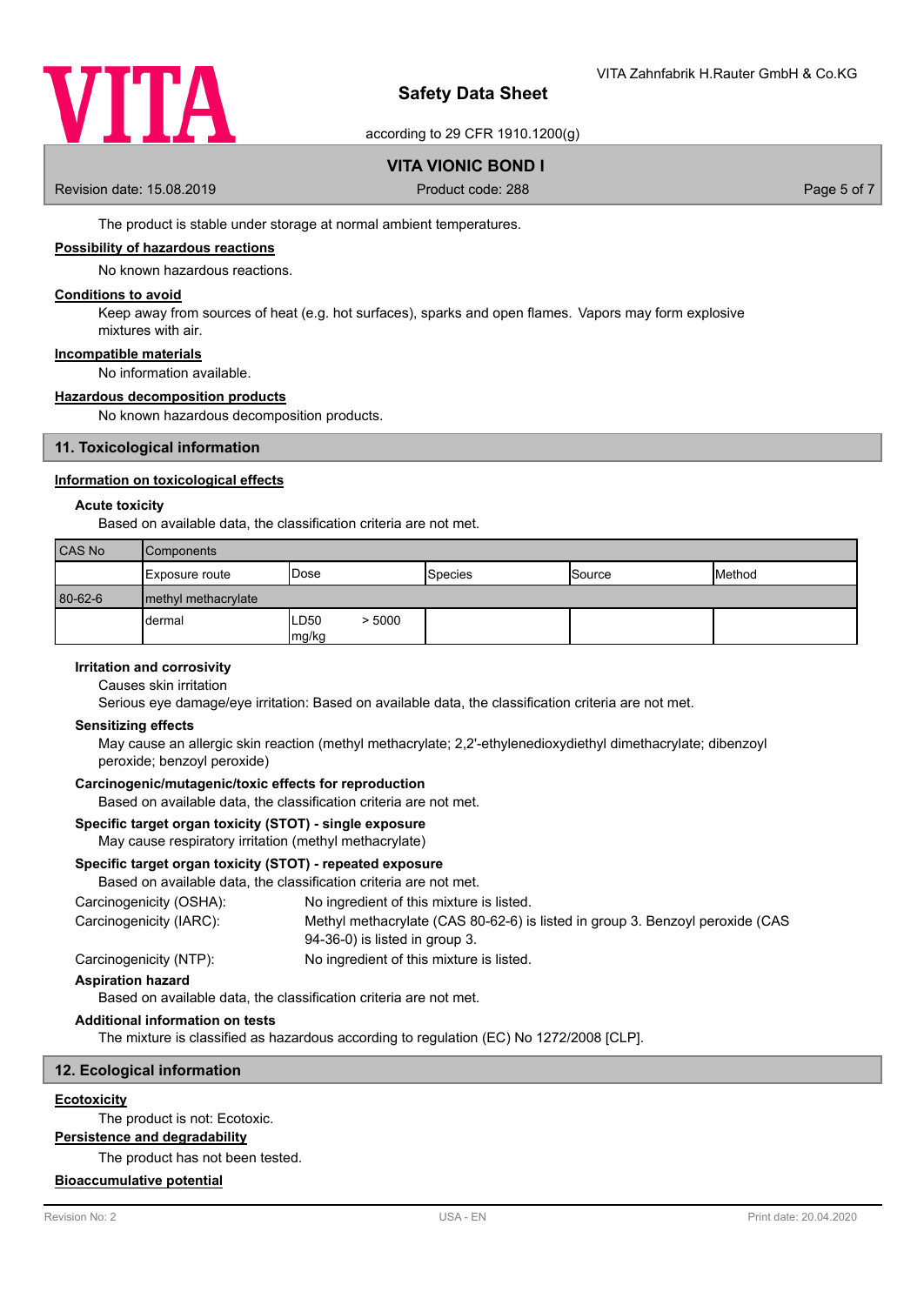# **VITA**

# **Safety Data Sheet**

according to 29 CFR 1910.1200(g)

# **VITA VIONIC BOND I**

Revision date: 15.08.2019 **Product code: 288** Product code: 288 Page 6 of 7

The product has not been tested.

# **Mobility in soil**

# The product has not been tested.

**Other adverse effects**

No information available.

# **Further information**

Avoid release to the environment.

**13. Disposal considerations**

# **Waste treatment methods**

#### **Disposal recommendations**

Do not allow to enter into surface water or drains. Dispose of waste according to applicable legislation.

# **Contaminated packaging**

Handle contaminated packages in the same way as the substance itself.

# **14. Transport information**

| <b>Marine transport (IMDG)</b>         |                                                         |
|----------------------------------------|---------------------------------------------------------|
| <b>UN number:</b>                      | <b>UN 1993</b>                                          |
| UN proper shipping name:               | FLAMMABLE LIQUID, N.O.S. (contains methyl methacrylate) |
| Transport hazard class(es):            | 3                                                       |
| Packing group:                         | $\mathsf{II}%$                                          |
| Hazard label:                          | 3                                                       |
|                                        |                                                         |
|                                        |                                                         |
| <b>Special Provisions:</b>             | 274                                                     |
| Limited quantity:                      | 1 <sub>L</sub>                                          |
| Excepted quantity:                     | E2                                                      |
| EmS:                                   | $F-E$ , S-E                                             |
| Segregation group:                     | ammonium compounds                                      |
| Air transport (ICAO-TI/IATA-DGR)       |                                                         |
| UN number:                             | <b>UN 1993</b>                                          |
| UN proper shipping name:               | FLAMMABLE LIQUID, N.O.S. (contains methyl methacrylate) |
| Transport hazard class(es):            | 3                                                       |
| Packing group:                         | Ш                                                       |
| Hazard label:                          | 3                                                       |
|                                        |                                                         |
| <b>Special Provisions:</b>             | A <sub>3</sub>                                          |
| Limited quantity Passenger:            | 1 <sub>L</sub>                                          |
| Passenger LQ:                          | Y341                                                    |
| Excepted quantity:                     | E2                                                      |
| IATA-packing instructions - Passenger: | 353                                                     |
| IATA-max. quantity - Passenger:        | 5L                                                      |
| IATA-packing instructions - Cargo:     | 364                                                     |
| IATA-max. quantity - Cargo:            | 60 L                                                    |